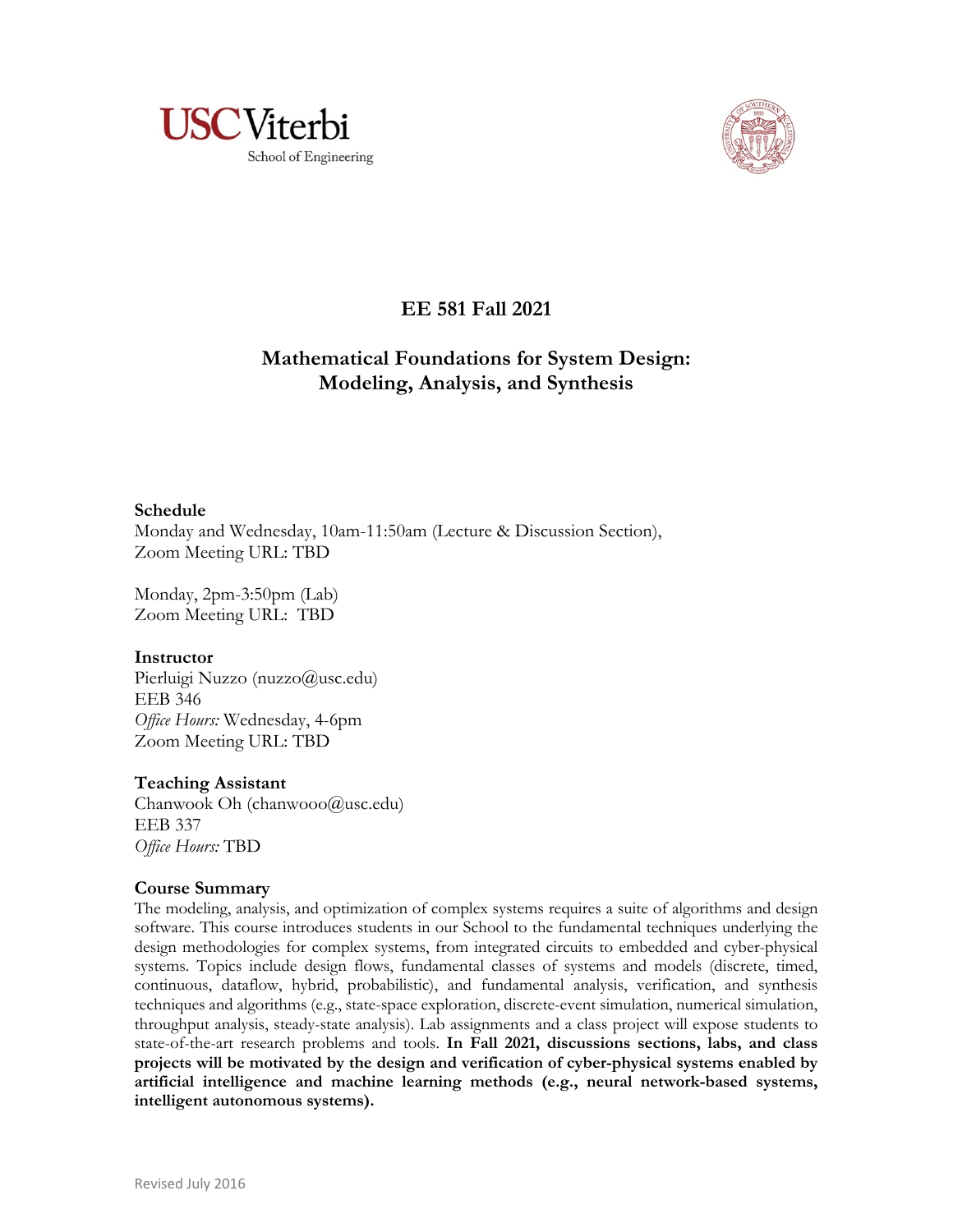## **Grading**

The grading will be based on different components. A tentative partitioning would be as follows: homework  $(20\%)$ , discussion  $(10\%)$ , lab  $(20\%)$ , and class project  $(50\%)$ .

## **Prerequisites**

No formal prerequisites. We recommend some exposure to the fundamentals of calculus or discrete mathematics, some background in programming, and an inclination to formal reasoning.

## **Course Outline**

- Week 1. **Introduction:** Design Methodologies: Model-Based Design, Platform-Based Design, and Contract-Based Design; Design Automation Problems and Challenges: Modeling, Analysis (Verification, Simulation, Validation), and Synthesis.
- Week 2. **Discrete Models:** Boolean Functions and Relations; Finite State Machines; Synchronous/Reactive Model; Discrete-Events (DE) Model.
- Week 3. **Discrete Models**: Dataflow and Process Networks; Timed discrete models; Primer on Logic: Propositional/First Order Logic, Temporal Logic.
- Week 4. **Analysis and Verification of Discrete Models**: Primer/Review on Graph Algorithms. Reachability Analysis (State Exploration) and Model Checking. Fixed Points.
- Week 5. **Analysis and Verification of Discrete Models**: Implicit Techniques for State Exploration; Implicit Representations; Binary Decision Diagrams (BDDs). **Project Proposal Presentation.**
- Week 6. **Analysis and Verification of Discrete Models**: Satisfiability (SAT) Solving; Satisfiability Modulo Theories (SMT) Solving.
- Week 7. **Synthesis for Discrete Models:** Synthesis of Programs and Controllers.
- Week 8. **Interfaces for System Engineering**: Types; Ontologies; Assume-Guarantee Reasoning; Contracts.
- Weeks 9-10. **Continuous and Hybrid Models**: Continuous-Time Model; Acausal Model; Hybrid Systems; Signal Temporal Logic. **Project Midterm Review.**
- Weeks 11-12. **Analysis of Hybrid and Cyber-Physical Systems:** Cyber-Physical System (CPS) Requirements (Functional, Extra-functional, Safety, Liveness, Reliability, Real-Time); Requirement Analysis and Validation Techniques; CPS Simulation.
- Weeks 13-14. **Synthesis and Optimization of Cyber-Physical Systems:** CPS Architecture Exploration; Mapping and Synthesis for CPSs; Primer/Review on Mathematical Programming: Linear Programming, Convex Programming, Mixed-Integer Linear Programming. Optimization software and applications.
- Week 15. **Course Wrap Up. Class Project Presentations.**

## **Course Material:**

The main source for this course will be lecture notes or handouts provided by the instructor. The following books are suggested for further reading:

- E. A. Lee and S. A. Seshia, "Introduction to Embedded Systems, A Cyber-Physical Systems Approach," Second Ed., http://LeeSeshia.org, 2015;

- R. Alur, "Principles of Cyber-Physical Systems," MIT Press, 2015;

- Hachtel GD, Somenzi F. Logic synthesis and verification algorithms. Springer Science & Business Media; 2006;

- Stephen Boyd, Lieven Vandenberghe, Convex Optimization, Cambridge University Press;

- Edmund M. Clarke, Jr., Orna Grumberg, and Doron A. Peled, Model Checking, MIT Press, January 2000;

- Michael Huth and Mark Ryan, Logic in Computer Science: Modelling and Reasoning about Systems, Cambridge Univ. Press, June 2004 (2nd edition).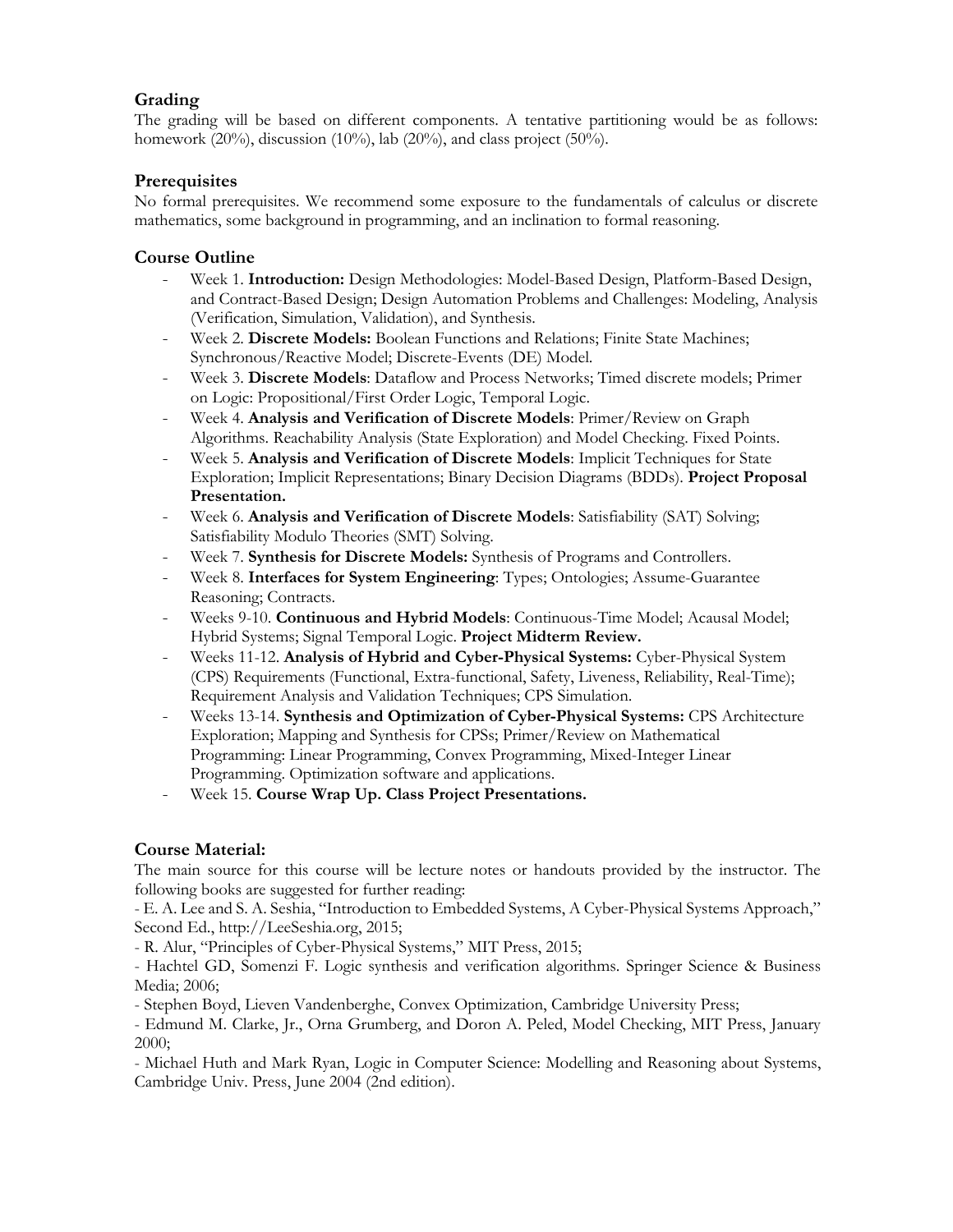## **Statement on Academic Conduct and Support Systems**

## **Academic Conduct**

Plagiarism – presenting someone else's ideas as your own, either verbatim or recast in your own words – is a serious academic offense with serious consequences. Please familiarize yourself with the discussion of plagiarism in *SCampus* in Part B, Section 11, "Behavior Violating University Standards" https://policy.usc.edu/student/scampus/part-b. Other forms of academic dishonesty are equally unacceptable. See additional information in *SCampus* and university policies on scientific misconduct, http://policy.usc.edu/scientific-misconduct.

## **Support Systems**

*Counseling and Mental Health - (213) 740-9355 – 24/7 on call* studenthealth.usc.edu/counseling

Free and confidential mental health treatment for students, including short-term psychotherapy, group counseling, stress fitness workshops, and crisis intervention.

*National Suicide Prevention Lifeline - 1 (800) 273-8255 – 24/7 on call* suicidepreventionlifeline.org

Free and confidential emotional support to people in suicidal crisis or emotional distress 24 hours a day, 7 days a week.

*Relationship and Sexual Violence Prevention Services (RSVP) - (213) 740-9355(WELL), press "0" after hours – 24/7 on call*

studenthealth.usc.edu/sexual-assault

Free and confidential therapy services, workshops, and training for situations related to genderbased harm.

## *Office of Equity and Diversity (OED) - (213) 740-5086 | Title IX – (213) 821-8298* equity.usc.edu, titleix.usc.edu

Information about how to get help or help someone affected by harassment or discrimination, rights of protected classes, reporting options, and additional resources for students, faculty, staff, visitors, and applicants.

#### *Reporting Incidents of Bias or Harassment - (213) 740-5086 or (213) 821-8298* usc-advocate.symplicity.com/care\_report

Avenue to report incidents of bias, hate crimes, and microaggressions to the Office of Equity and Diversity |Title IX for appropriate investigation, supportive measures, and response.

#### *The Office of Disability Services and Programs - (213) 740-0776* dsp.usc.edu

Support and accommodations for students with disabilities. Services include assistance in providing readers/notetakers/interpreters, special accommodations for test taking needs, assistance with architectural barriers, assistive technology, and support for individual needs.

*USC Campus Support and Intervention - (213) 821-4710*

campussupport.usc.edu

Assists students and families in resolving complex personal, financial, and academic issues adversely affecting their success as a student.

*Diversity at USC - (213) 740-2101*

## diversity.usc.edu

Information on events, programs and training, the Provost's Diversity and Inclusion Council, Diversity Liaisons for each academic school, chronology, participation, and various resources for students.